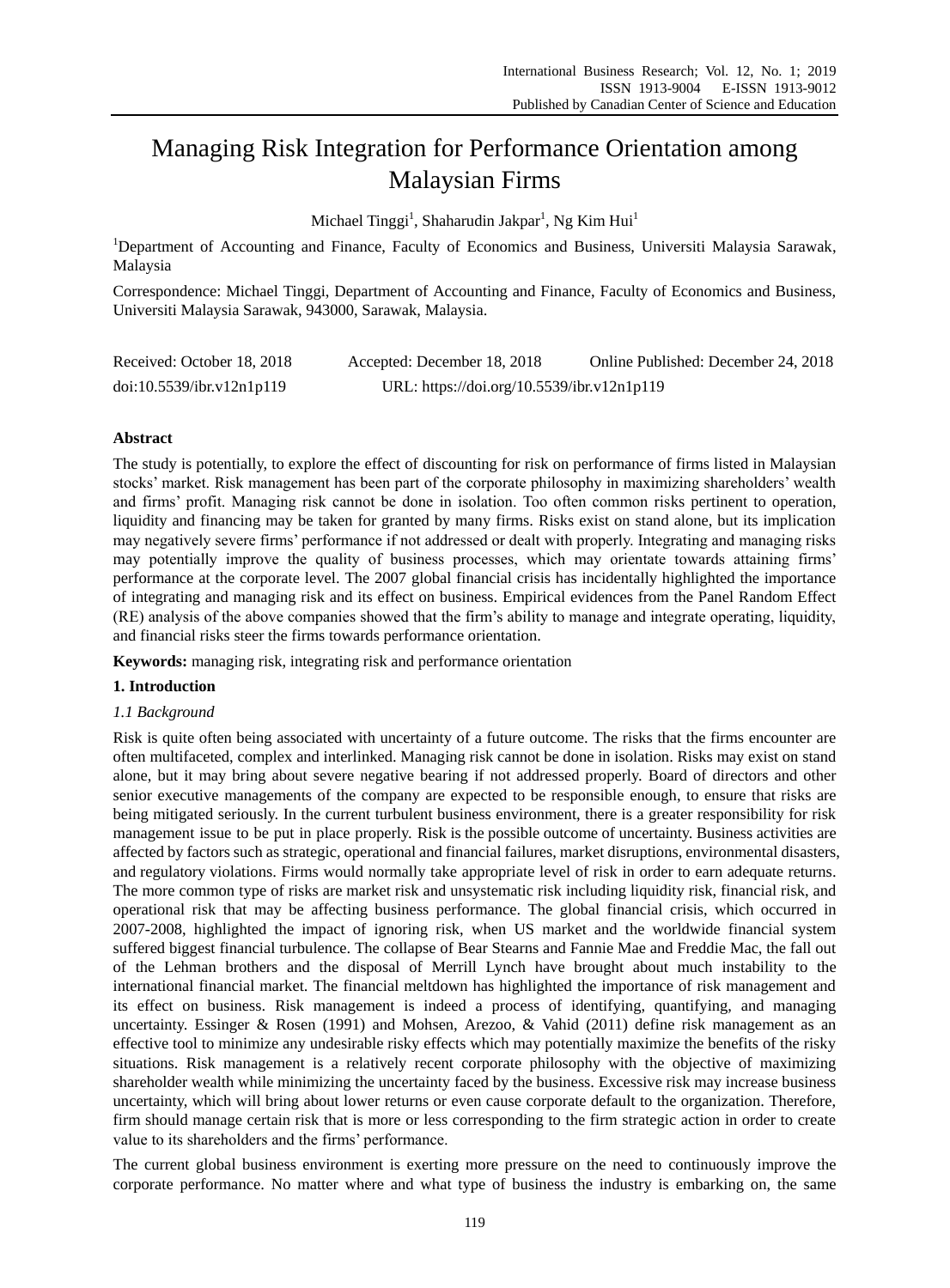common risks such as liquidity risk, financial risk, operational risk, market risk, and credit risk are bound to be encountered. Every risk has its own degree of impact on the firm performance. In the daily operation of the firm, risk will certainly have a direct or indirect impact on the value and earnings of the firm or the liquidity available. Operational risk may be tangibly seen in the likes of business disruption, loss and failure of business. Claus and Daniel (2012) defined operating risk as the possibility of losses resulting from failure, inadequacy and insufficiency of internal processes, people and systems.

Good operational risk management can help in minimizing risks for quality improvement and cost reduction, consequently creating competitive advantages and improve business efficiency (Claus & Daniel, 2012).

The firm may hold sufficient liquid assets or surplus of cash in order to meet daily operating and financial obligations. A successful business, will position the firm to get the right balance of liquid's asset, which can neither be too excessive nor too little to meet their short term obligations. A firm suffering from temporary or permanent disruption or shortage of cash demonstrates that the firm is experiencing liquidity problem, a symptom for facing liquidity risk. Liquidity risk is the risk to an institution's financial condition or safety from its inability to meet its contractual obligations. Liquidity risk may result from the inability to quickly sell a financial asset at a value close to its fair value (Arthur, 2013). Managing liquidity risk allows firm to keep sufficient cash anytime to ensure that funds are available when the need arises. The strength of the company liquidity position can be determined by evaluating its level of current assets. Excessive level of current assets could also mean idle assets have taken place and may have a negative impact on the firm's profitability as it is not efficiently utilized. A low level of current assets may portray a lower level of liquidity, signaling a sign that additional funds are needed, thus effectively would help to maintain smooth business operations (Horne &Wachowicz, 2001).

Capital is the lifeblood for every organization. Organizations always strive for optimal capital structure during the process of raising capital, in order to maximize revenue for the firm. The firm can either choose debt financing or equity financing or preferred stock in funding the firm's operation and asset acquisition. The level of financial risk imposed on the firm is dependent on the company's financial structure. Certainly the firm would like to use debt financing if it would lead to a tax shield benefit, thus improving firm's profitability. Increase in debt capital by the company may incidentally increase firm's exposure to financial risk, such as increase likelihood of bankruptcy and rising cost of capital for future borrowing, and thereby weakening the firm's ability to provide adequate return to its shareholders. The firm should therefore use debt capital with caution to avoid financial distress and reduce additional debt stress at minimum cost, in times of crisis. Any excessive debt will expose the firm more, to financial risk and distress, especially when the firm encounters difficulty in meeting both immediate and short-term obligations. Therefore, the management should examine the level of debt and leverage of the firm in order to reduce future uncertainty.

## *1.2 Research Objectives*

The recent financial market meltdown has highlighted the importance of risk management in protecting and creating shareholder's value. Being able to manage risk in business is certainly part of good corporate governance. Since risk management is to protect against the downside risks, managing volatility among businesses may improve financial results. Therefore, risk management should be holistic, predictive, and relevant to the operating model of business. A successful company is more likely to include risk management as a key input in making organizational decisions. Given a scenario, when a firm incurs heavy debt from its supplier, it will bear the consequence of a high financial risk, such as encountering difficulty to pay off its debt. The suppliers that are constantly not being paid on time may retaliate and will not be willing to supply on credit to the firm anymore, causing disruption to the firm's working capital management. In the long run, it may have a downward impact on business performance, as production or service input is affected. It is important that they will properly understand and manage risk in the context of the overall corporate strategy. When designing the corporate strategy, the firm must consider seriously the implication of managing risk. Today, operating and financial performances are the main areas of concern for the firm. The firm must be able to meet its both short-term and long-term liability in the form of interest and principal payments on its debt. The firm must continue to be solvent and operating as a going concern. On top of this, operating efficiency also cannot be discounted in order for firm to enjoy sustainable profit. Finally, a firm with a strong liquid position should have enough cash to meet its immediate and long terms obligation. Firm that holds insufficient cash may resort to additional borrowing. This may prove to be costly and that may contribute to higher operating cost from higher cost of borrowing. So in the light of the above discussion, it is quite imperative that the firm should have some serious view on integrating its operating risk, liquidity risk, and its financial risk in order for the firm to orientate itself towards maximizing its performance.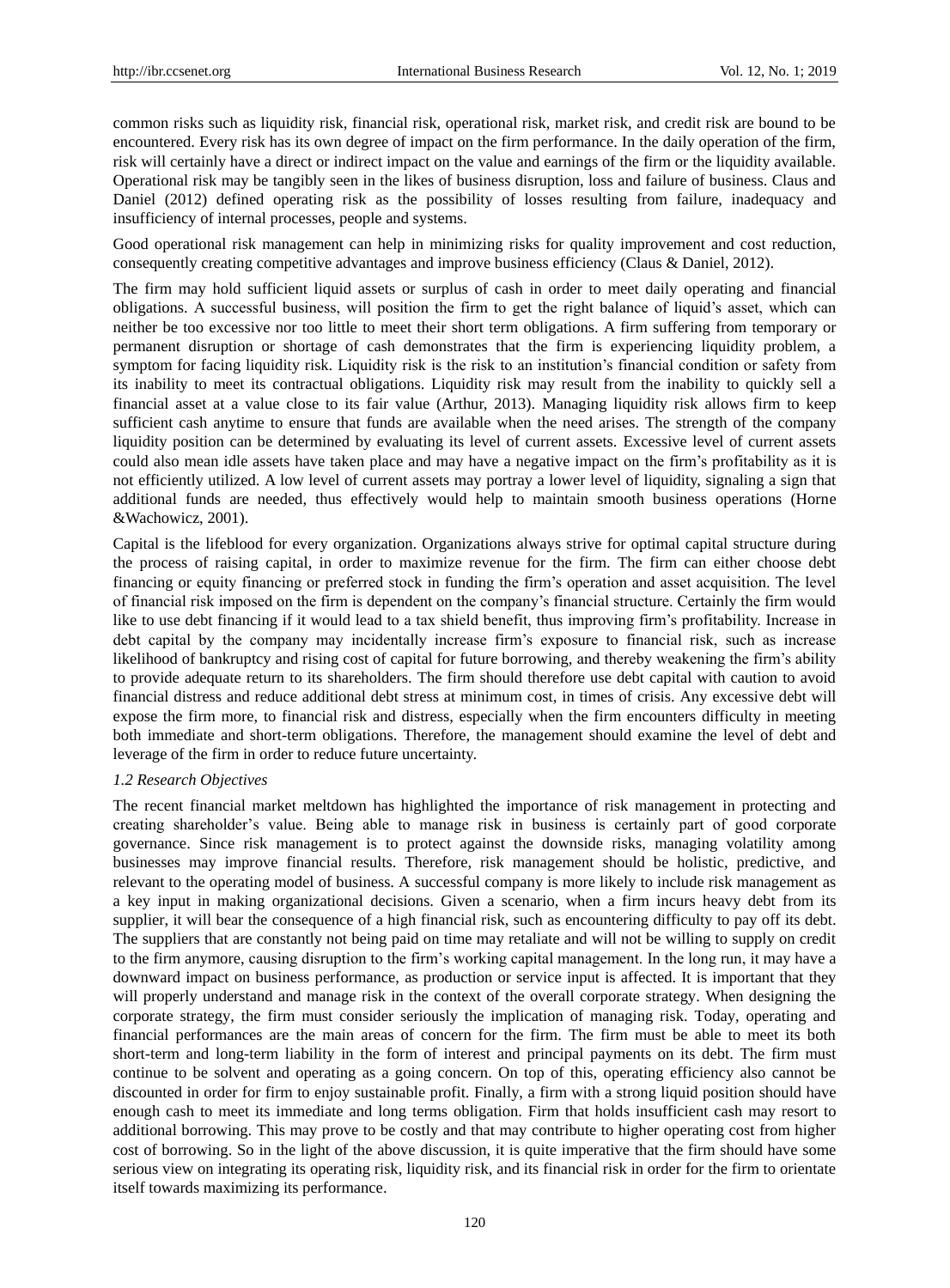Three broad objectives are identified.

First, is to assess if putting an effort in managing operating risk may orientate firm to improve on its performance;

Second, is to evaluate, if managing liquidity risk is significant for firm performance; and,

Finally, by being able to put emphasis on its financial risk during the process of seeking additional funding, may orientate the firm towards improving its performance.

## **2. Literature Review**

The study is indeed motivated by some of the underlying theory. First, the theoretical explanation of risk management behavior is the maximization of the private utility of managers itself in agency theory. The theory explains that management will act in their own best interest to increase their personal wealth at the expense of the owners of the organization. Managers may assure business risk that would only satisfy themselves and not the shareholders. Thus, the managerial incentives of risk management may not be beneficial to shareholders and may decrease firm value. In a study by Anup and Charles (2012), when managers' incentives are not aligned with its shareholders it will create an agency problem between them which may result in lower profit for the organization. Moreover, a highly contingent and long term incentive contract which are granted to align manager's interest with those investors, are instances of causing operating cost to rise even further. Second, the theory on financial distress is first derived by Smith and Stulz (1985), which holds that, by reducing the likelihood of costly financial distress, risk management can increase the debt capacity that can increase the expected value of the firm. The firm can benefit from the valuable tax shield or reduction in agency costs with excess free cash flow. Hence, managing the risk can reduce the volatility of the financial distress such as bankruptcy costs. This will benefit the shareholders from rising firm's value. Nevertheless, the benefit of free cash flow is not often felt, as increase exposure to financial risk from additional borrowing is putting pressure on firms' liquidity position.

Third, the theory on enterprise risk management (ERM) acts as an aligning strategy, processes, technology, and knowledge, which is used to evaluate and manage the enterprise due to the uncertainties faced by them. It is an emerging model that is truly holistic, integrated, forward-looking, and process-oriented approach in managing all business risk and opportunities, with the intention of maximizing shareholders' value. (Stephanie, 2009). It is clearly known that the importance of identifying and proactively addressing risks more strategically will achieve the expected shareholder value. ERM allows firm to seize opportunities to identify and assess capital needs more effectively and improve capital allocation (COSO, 2004). This will then improve the firm performance in term of shareholder wealth maximization. Stulz (1996, 2003) argues that in risk management, it is mainly focused on the reduction or elimination of "costly lower-tail outcomes" that will potentially create value for the firm. The lower tail outcomes can be subdivided into direct costs (bankruptcy costs) and indirect costs (loss of reputation) which are primarily known as the negative earnings and cash flow shocks. He also argues that if the risk management can reduce the likelihood of negative earnings shocks (direct or indirect costs) and financial distress, then it will definitely create value to its shareholders. ERM takes a holistic view of risk management to reduce the probability of large negative earnings and cash flows by coordinating, controlling and offsetting risks across the enterprise. Finally, the capital structure theory on interest as a tax shield allowance by Modigliani and Miller (1963) also suggested it seems to be more beneficial for the company to take up loans than the equity financing. This is because the cost of borrowed capital is a tax-deductible allowance, while the cost of equity is not tax deductible. Therefore, a company relying more on debt would tend to get more tax saving. Therefore, the 100% optimal debt financing will increase the firm value as debts increase. However, the excessive indebtedness may lead to over exposure to a plausibility of not being able to meet its financial obligation when the debt falls due, thereby increasing its financial risk

Successful firms often have an effective internal control system that will best position itself against business operation failure, while driving value creation to its shareholders. Internal control is the operational strategy of an organization's governance system and its ability to manage the risk at the top management level in order to meet the organization's objectives. Effective internal control can actually save time and money and definitely will increase the operational efficiency. While increasing revenue is constantly sought, firms are also looking at opportunities to minimize costs. Managers are advised to take a closer view on firm's fixed, variable, and total costs of production that is related to sales volume in order to earn above average returns. Identification of the component fixed cost helps manager to manage the firm with desirable profit at the minimum operating cost. These fixed costs include utilities, contracted services, operation fees, insurance, employee benefits, lease and credit payments and other such disbursements such as rent, training, and depreciation. It is realized that all firms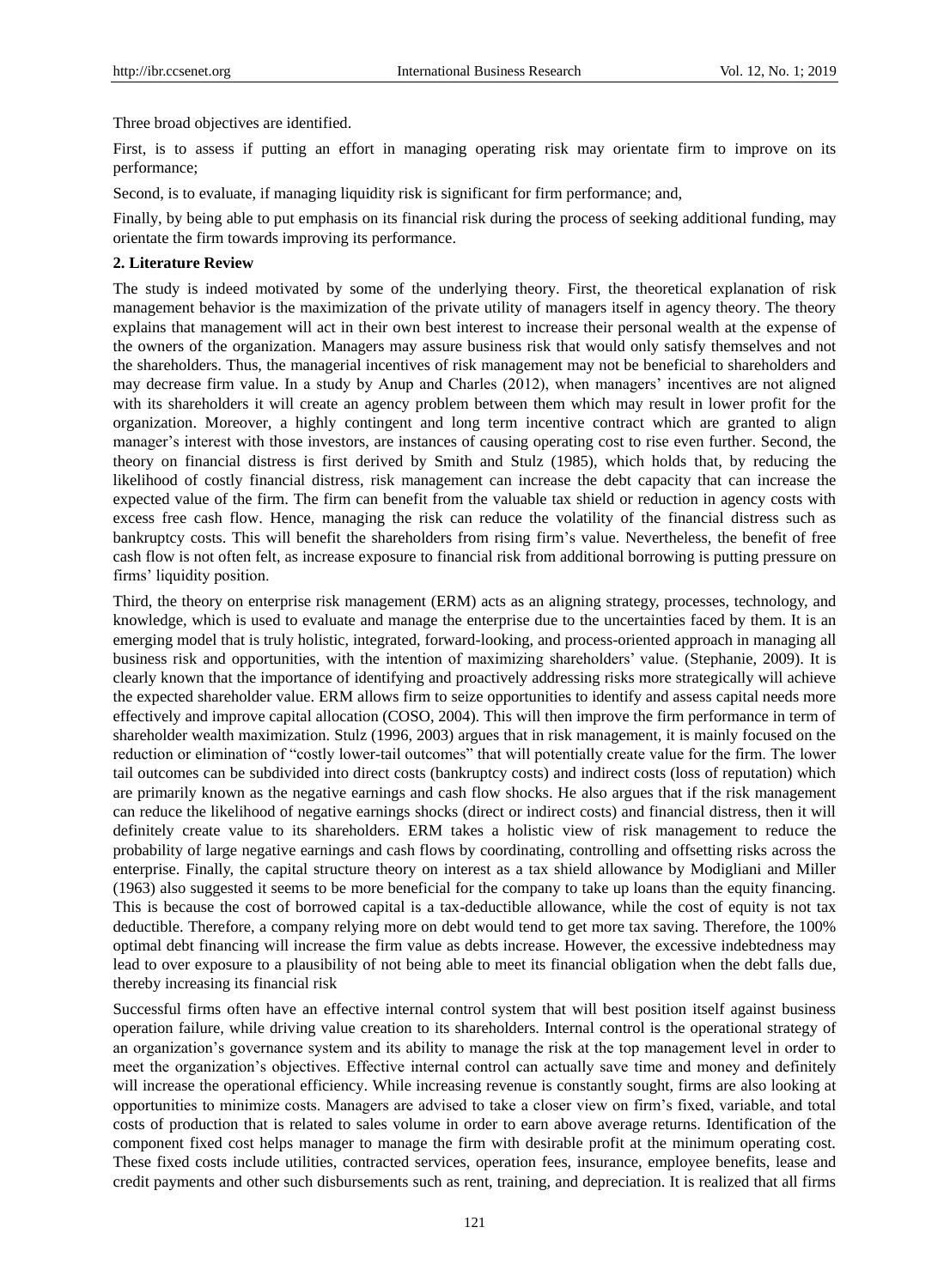have some fixed costs that must be paid no matter how many products are sold. Variable and direct costs will continue to be optimized, without compromising with the quality of the services and products that are being delivered. Reducing these costs can be challenging, but can also lead to the greatest long-term savings for a company. By identifying and controlling these fixed and variable costs, the firms are better able to earn profit sustainably. While variable costs are more controllable it is not that easy to manage fixed cost especially in the short term. In certain industry like airline and hotel, fixed costs are more difficult to manage. Toh and Raven (2003) mentioned that, for a firm like airline, which is operating with high fixed costs should increase occupancy by decreasing price during lean period, and to increase revenue by increasing price during peak period with the overall objective of increase in profits. As operating risk partially arises from fixed cost, (Braun and Tietz, 2015) for the management to minimize the operating risk, it has to manage the fixed costs during the accumulation of costs at the point of cost of sales.

The liquidity position is important to the firm performance and might influence the organization's profitability. It principally has an effect on financial costs reduction or growth, changes in the sales dynamic, as well as influences on company risk level. Chamberlain and Gordon (1989) claimed that company's decision on liquidity will considerably determine the company's achievement. Jose, Lancaster and Stevens (1996) opined that liquidity management is important for firm to achieve profitability and good performance. Padachi (2006) found evidence of a positive impact of the firm's liquidity on profit. Too much liquidity by inefficient use of funds can have an unfavorable effect on the firm's business operations and profitability, especially when too much funds are tied up in non-income generating short term investment (Horne and Wachowiz, 2001). On the other hand, firms with insufficient liquid assets as shown by low level of current assets may have difficulty in continuing operations, as it may experience difficulty in meeting its day to day obligation. In a study by Qasim and Ramiz (2011), companies usually do not think about improving liquidity position, before finding themselves reaching financial crisis or on the verge of bankruptcy. In managing liquidity, company often uses the current ratio and quick ratio to measure the level of liquidity in the firm. The level of current ratio expresses the company's ability to pay its debts in short time. It is important to maintain current ratio at certain level to ensure that the firm is able to pay its current debt obligations without delay.

Financial risk associated with the company's financial structure depends on the manner of funding of the business activity either by debt or equity or both, may have overall impact on the profitability of the company. It is often known that the optimal capital structure of a firm is quite related directly to the right mix of the weighted average cost of capital (WACC). Some companies could be all equity-financed with no debt at all, while others could be financed by low levels of equity and high levels of debt. Kinsman and Newman (1998), Majumdar and Chhibber (1999), Eriotis et al. (2002), Ngobo and Capiez (2004), Goddard et al. (2005), Rao et al. (2007), Zeitun and Tian (2007) and Nunes et al. (2009) found that those firms with lower debt or no debt can maximize their firm value. Hence, the theory which says that the firms should use relatively less debt to finance their assets and use relatively more equity to finance the growth opportunities, (Hovakimian, Opler, and Titman, 2001) is actually in contrast to the early theory of capital structure from Modigliani and Miller (1963) which views that debt capital is more cost effective as interest expenses would shield the firm from paying high corporation tax.

It is clearly stated that three components affecting the firms' performance discussed above, which are the financial, liquidity, and operational activities are important for firm, in order to remain profitable and subsequently increasing shareholder wealth. Therefore, the top level executives or decision makers should be aware of the above impact on business performance and to take immediate action when the organization and financial objective are not met. Thus, effective risk management is important in the sense that it gives a clear picture on how the business is being run. This can help the firm to minimize the impact of business risk and uncertainty.

## **3. Research Methodology**

The study highlights essentiality not to ignore business risks. If the risks are managed properly, there is a good likelihood that the firm would orientate itself towards improving firm's performance. The secondary panel data is randomly selected from the annual report comprising industry from trading services and consumer sector of the public listed firms in Malaysia for period from 2005 until 2012. The reason for choosing period from 2005 to 2012 is to give sufficient time for all firms to restructure themselves from the effect of operating and financial risk that were beset by the Asian financial meltdown, in 1997/1998 and the corporate governance crisis in 2000/2001. An estimated 100 public listed firms in the trading services and consumer sector were picked heralding the operational, liquidity, and financial aspect of risk. To measure risk effect, a proxy is identified to represent each exogenous variable. Figure 1 below summarizes the conceptual framework, while table 1 below summarizes the proxy for each of the exogenous variables. The risks such as operating risk, liquidity risk and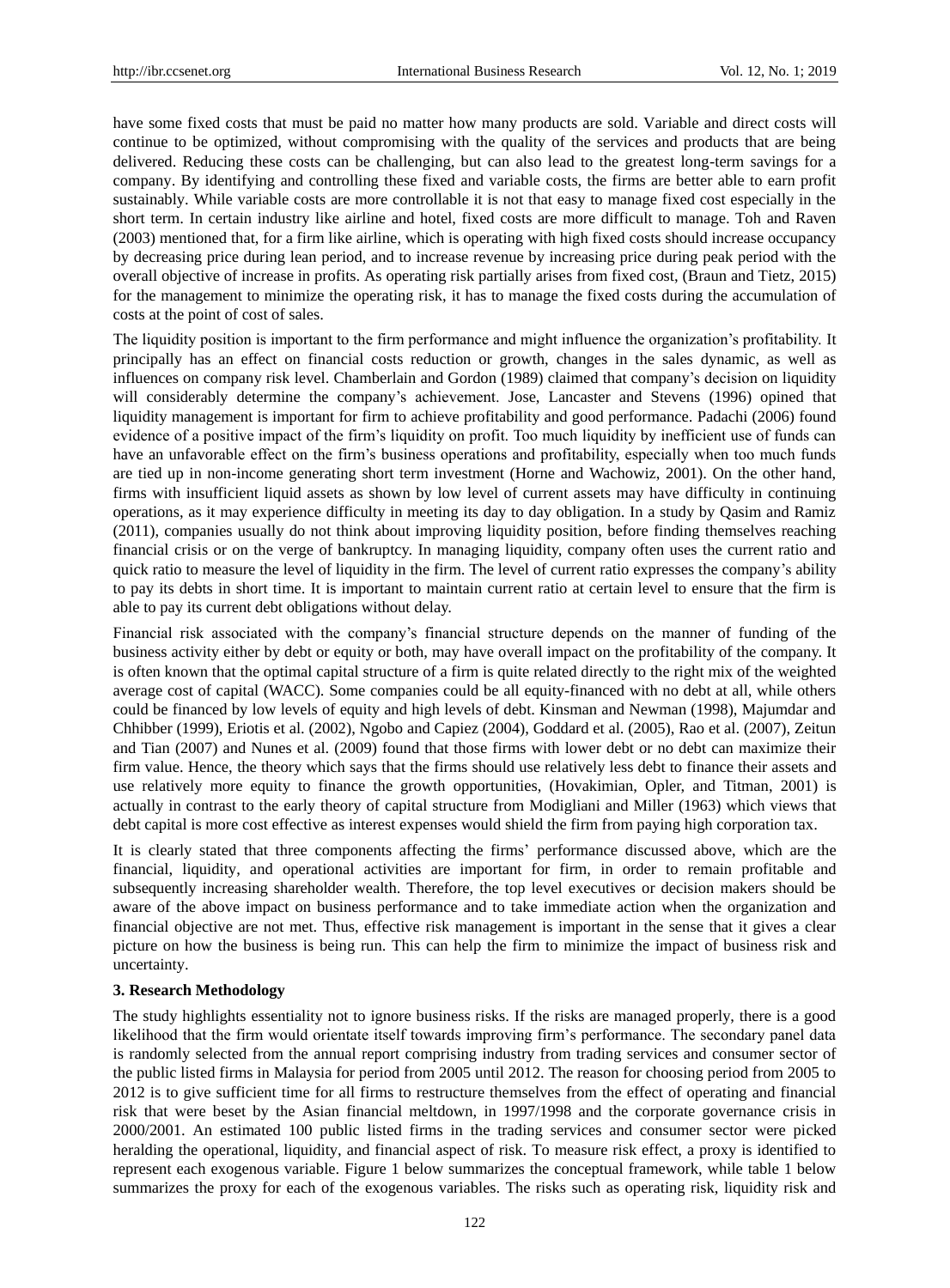financial risk are mainly related to the business operation. These types of risks have to be managed well in order that the impact of ignoring risk shall be minimized or avoided. Cost of goods sold (COGS) is used to measure operating risk. Operating risk is a form of risk that will potentially threaten company to suffer loses or reduction in profit. COGS can be in the form of fixed, variable costs or mixed of both costs. Fixed cost is more difficult to manage and control. High fixed cost would lead to high COGS, and could bring about lowering in profit. Fixed cost that is effectively utilized, will increase profit.

In managing liquid assets, company often uses current ratio and quick ratio to measure the level of liquidity of the firm. The level of current ratio expresses the company ability to pay its debts in short time. Maintaining current ratio at a certain level is vital to ensure that the firm is able to pay its current debt and obligations without delay. When current ratio decreases, it would send a signal that the company profitability has deteriorated, thus reducing the firm's performance in maximizing its shareholder's value. Vice versa higher current ratio shows that the firm will be in a healthy state of affair.

Financial risk detected, may be regarded as a sign of over exposure to debt and may demonstrate the firm's difficulty to meet debt obligation. Financial risk can be measured by using debt to equity capital ratio. When more debt capital is used, the firm will increase its exposure to financial risk. Any future borrowings may cause the cost of debt capital to be less cost effective, and certainly will put pressure on firms operating income. A study by Hovakimian, Opler, and Titman (2001), contradict the early theory of capital structure developed by Modigliani and Miller (1963) who view that debt capital is more cost effective, as interest expenses shield the firm from paying high corporation tax. In most cases, when firms have higher debt capital, the cost of borrowing would outweigh the benefit of interest expense shielding the company from paying too much tax. In other words, it will become less cost effective if debts capital keeps on increasing.

Finally, the firm's performance is the endogenous variable in this study. To measure the firm performance, return on asset is used as a proxy, and, is calculated as "net profit divided by total assets". (Demsetz and Lehn, 1985; Gorton and Rosen, 1995; Mehran, 1995; Rao et al, 2007; Zeitun and Tian, 2007)

In this case, it is finally formulated that the return on assets ratio, which is a proxy for firm performance is a panel function of cost of goods sold, a proxy for operating risk, current ratio for liquidity risk, and finally debt ratio for financial risk.



Figure 1. Summary of Conceptual Framework

Table 1. Summary of the Exogenous Variables and its Proxy

| <b>Exogenous Variables</b> | Proxy                       |
|----------------------------|-----------------------------|
| <b>Operating Risk</b>      | Cost of Goods Sold          |
| <b>Liquidity Risk</b>      | Current Ratio               |
| <b>Financial Risk</b>      | Debt-to-equity Ratio        |
| Firm Performance           | Return on asset (ROA) Ratio |

For this study, the general functional form is constructed to describe the relationship between operating risk, liquidity risk, and financial risk and firm performance.

$$
FP = f (OR, LR, FR)
$$

where,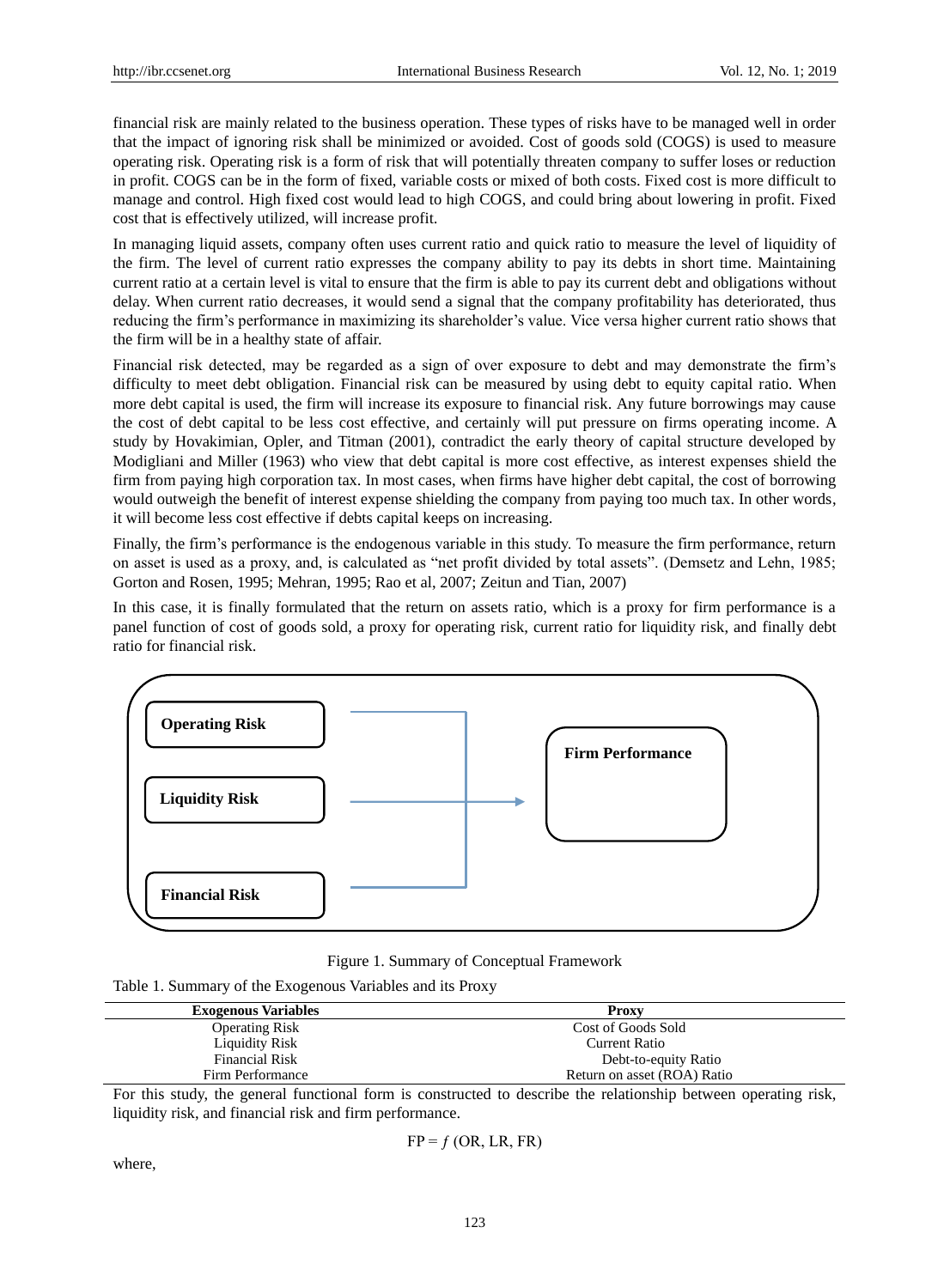- FP : Firm Performance;
- OR : Operating Risk;
- LR : Liquidity Risk; and
- FR : Financial Risk.

From the functional form above, it can be explained that the firm performance (FP) is a function of operating risk (OR), liquidity risk (LR), and financial risk (FR). Based on the functional form,

an empirical model is constructed from the conceptual framework discussed in the previous part. The equation can be expressed as follows:

$$
FP_{it} = \beta_0 + \beta_1 \, OR_{it} + \beta_2 \, LR_{it} + \beta_3 \, FR_{it3} + \epsilon_{it}
$$

where,

|                        | : is the parameters/slope coefficient;     |
|------------------------|--------------------------------------------|
| $FP_{it}$              | : Firm performance of firm i at time t;    |
| ORit                   | : Operating risk of firm i at time t;      |
| LRit                   | : Liquidity risk of firm i at time t;      |
| FRit                   | : Financial risk of firm i at time t; and, |
| $\varepsilon_{\rm it}$ | : error term.                              |

The study examines the relationship of the exogenous and the endogenous variables by means of Pearson Correlation and a static panel data. The latter is preferred to a dynamic panel as there is no strong evidence to demonstrate the theoretical presence of a lagged variable. In panel data analysis, a pooled OLS or known as constant coefficient regression model is used to pool the large observations from time series and cross-sectional observations. This method is employed by assuming that all the regression coefficients are homogenous whereby the error term has zero mean and constant variance. There is a possibility that the error term may be correlated with some of the regressors in the model. If this is the case, then the estimated coefficients are said to be bias, and inconsistent. Hence, random effects (RE) model and fixed effects (FE) model should be tested for an alternative model to be adopted.

The choice for the right model will be determined by Breusch and Pagan Lagrangian Multiplier (LM) Test,

$$
\text{(LM) Test, }\mathit{LM} = \frac{NT}{2(T-1)} \left[ \frac{\sum_{i=1}^{N} \left[ \sum_{t=1}^{T} \hat{\varepsilon}_{it} \right]^{2}}{\sum_{i=1}^{N} \sum_{t=1}^{T} \hat{\varepsilon}_{it}^{2}} (-1) \right]^{2}
$$

which will aid to discriminate between a panel RE regression and a simple Ordinary Least Square (OLS) regression. The null hypothesis in the LM test is that variance across entities is zero,  $H_0$ *:*  $\sigma^2$ <sub> $\lambda$ </sub> = 0 where the alternative hypothesis is  $H_1$ *:*  $\sigma^2 \neq 0$ . Failure to reject the *Ho* indicates that the variance of the error term is constant and the model will experience a Best Linear Unbiased Estimates (BLUE) and thus the OLS model is assumed to be more efficient. To select between the RE and the Fixed Effect (FE) model, a Hausman test,

$$
Haus = (\stackrel{\wedge}{\beta} - \stackrel{\wedge}{\beta})' [v - v] \stackrel{-1}{(\stackrel{\wedge}{\beta} - \stackrel{\wedge}{\beta})}
$$
  
 
$$
f_e \stackrel{-1}{\stackrel{\wedge}{\beta}} = \stackrel{\wedge}{f_e} \stackrel{\wedge}{f_e}
$$

will be conducted. The test is to assume the country specific effects, are either correlated or uncorrelated with the regressors. The null hypothesis is formulated as,  $H_0$ : Cov ( $\lambda_i$ ,  $x_{itj} = 0$ , where the alternative  $H_1$ : Cov ( $\lambda_i$ ,  $x_{itj} \neq 0$ . The random effect estimator, will deliver a consistent estimator that is efficient, otherwise it will be biased. Failure to reject the *H0* indicate that the country specific effect does not correlate with regressor, indicating that the RE model is more efficient. If, that is the case, the RE model will be selected over the FE model.

Subsequently several tests are carried out in the panel regression. The t-test is used to test the hypothesis of an individual regression coefficient. A test for evidence of significant statistic is a procedure by which sample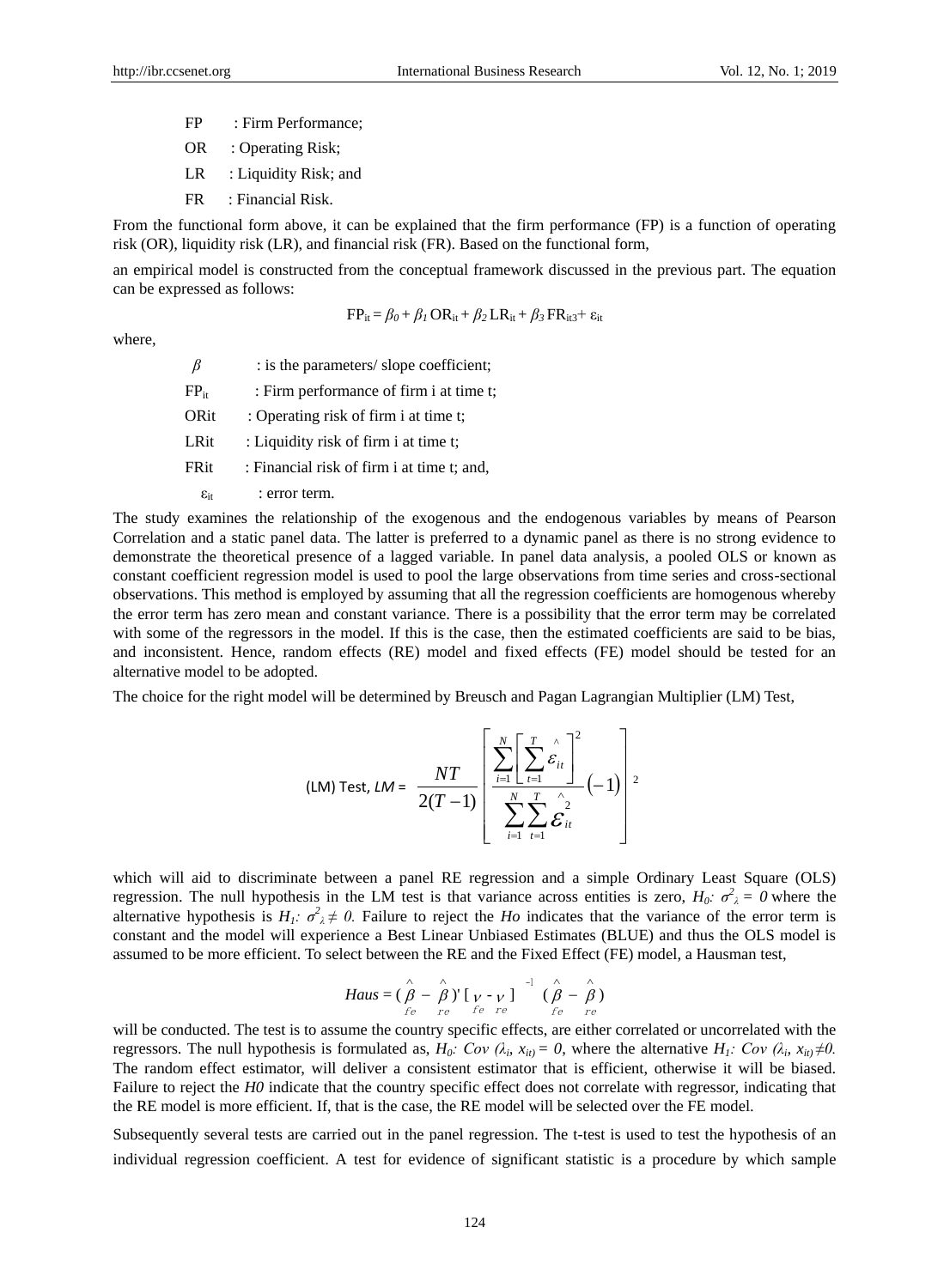results are used to verify the validity of a null hypothesis. The t-test statistic is defined as:  $t = \frac{\widehat{\beta}^2}{\widehat{\beta}^2}$  $\frac{\overline{P^2} - \overline{P^2}}{\overline{se}(\overline{\beta 2})}$  where,

*β*<sub>2</sub> is the estimator of the true population parameter (β) and *se*( $\widehat{\beta2}$ ) is the standard error of *β*<sub>2</sub>. Diagnostic checking such as testing for the present of serial correlation, heteroscedasticity, and multicollinearity is done in order for a model to be best linear unbiased estimator (BLUE). We use Modified Wald Test for the robust standard error to address the problem of heteroscedasticity that exist in all three of the models. We then test for autocorrelation between the error terms by using Wooldridge Test. It is assumed that there is no first order autocorrelation between the error terms if we do not reject the null hypothesis with the p-value more than 5%. If the p-value is less than 5%, it means that we are rejecting the null hypothesis and accepting the alternative hypothesis that there is first order autocorrelation in the error terms. Lastly, we also test for the multicollinearity among the independent variables. If the variance inflation factor (VIF) is greater than 5, it means that there is multicollinearity problem in the independent variables.

## **4. Findings and Discussion**

Table 2 below provides a summary of descriptive statistics of the return on assets (ROA), cost of goods sold (COGS), current ratio (CAR), and debt-to-equity ratio (DER) which representing the dependent and independent variables in the study. The data is converted to natural logarithm to ensure that the result for the study is more reliable. The sample firms are taken from trading and consumer services industry listed on Bursa Malaysia for the period 2005 to 2012. From the table the mean ratio for the return on assets (ROA) as the dependent variable has a negative value of -2.73% and varies from -4.61% to 0%. On the other hand, COGS has the highest mean ratio of 19.01%, which varies from 13.59% to 24.18% among the independent variables. This is followed by CAR with the mean ratio of 0.79% ranging from -1.08% to 4.95%. The DER has the lowest mean ratio of -0.65% that is varies from -4.61% to 3.26%. In general, the low mean value demonstrates that overall, little changes have occurred. The standard deviation for the COGS is 1.75, which is the highest, followed by DER, return on assets (ROA) and CAR with 0.92, 0.79, and 0.72 respectively. The overall standard deviation for this study is low and thus there is a low variance among the independent variables. The low standard deviation and variance indicate that the data is consistent and stable that will produce a more reliable result.

| Variables    | <b>Observations</b> | Mean         | Std. Dev. | Min        | Max      |
|--------------|---------------------|--------------|-----------|------------|----------|
| LROA         | 698                 | $-2.727523$  | 0.7889693 | $-4.60517$ |          |
| <b>LCOGS</b> | 808                 | 19.01227     | 1.750778  | 13.58986   | 24.17617 |
| <b>LCAR</b>  | 808                 | 0.7874191    | 0.7164698 | $-1.07881$ | 4.94734  |
| <b>LDER</b>  | 806                 | $-0.6496454$ | 0.9203664 | $-4.60517$ | 3.258096 |

Table 2. Summary of descriptive statistics of dependent and independent variables

## *4.1 Correlation Coefficient Test*

The Pearson Correlation as per table 3 below is used to measure how strongly the variables are related or associated with other. The covariance between dependent variable and independent variables shows the relationship between the two variables, which are either positively or negatively correlated. However, the test does not give any idea on how strongly the two variables are correlated. It does provide the notion that if the correlation is closed to +1, it means that the dependent variable and independent variable are strongly and positively correlated. If the correlation is closed to -1, it indicates that the there is a strong negative relationship between the two variables. If the correlation is close to zero, the two variables are not in any way related. The result above indicates a significant and positive correlation between ROA and COGS and CAR at the 5% and 1% significant level respectively. It certainly shows that the COGS and CAR are moving in similar direction with the ROA. In other words, when the operation and the solvency of a firm are managed efficiently it may result in increasing firm's performance in term of profitability. In Toh and Raven (2003) study, the firm should maximize the utilization of its high fixed costs to full capacity in order to reap maximum revenue. A positive relationship between ROA and CAR is consistent with the study done by Padachi who opines that there is a positive relationship between liquidity and the firm's profitability (Padachi, 2006). Another study by Larsson and Hammarlund (2007) suggests that good liquidity management is important to achieve better profit margins and higher turnover ratio, which will lead to higher profitability. On the other hand, there is a significant and negative relationship between return on assets ROA and DER at 1% significant level. This result is consistent with the findings done by Majumdar and Chibber (1999) that debt equity ratio is negatively and significantly related to performance as shown in the regression results. The firms with higher debts will normally result in low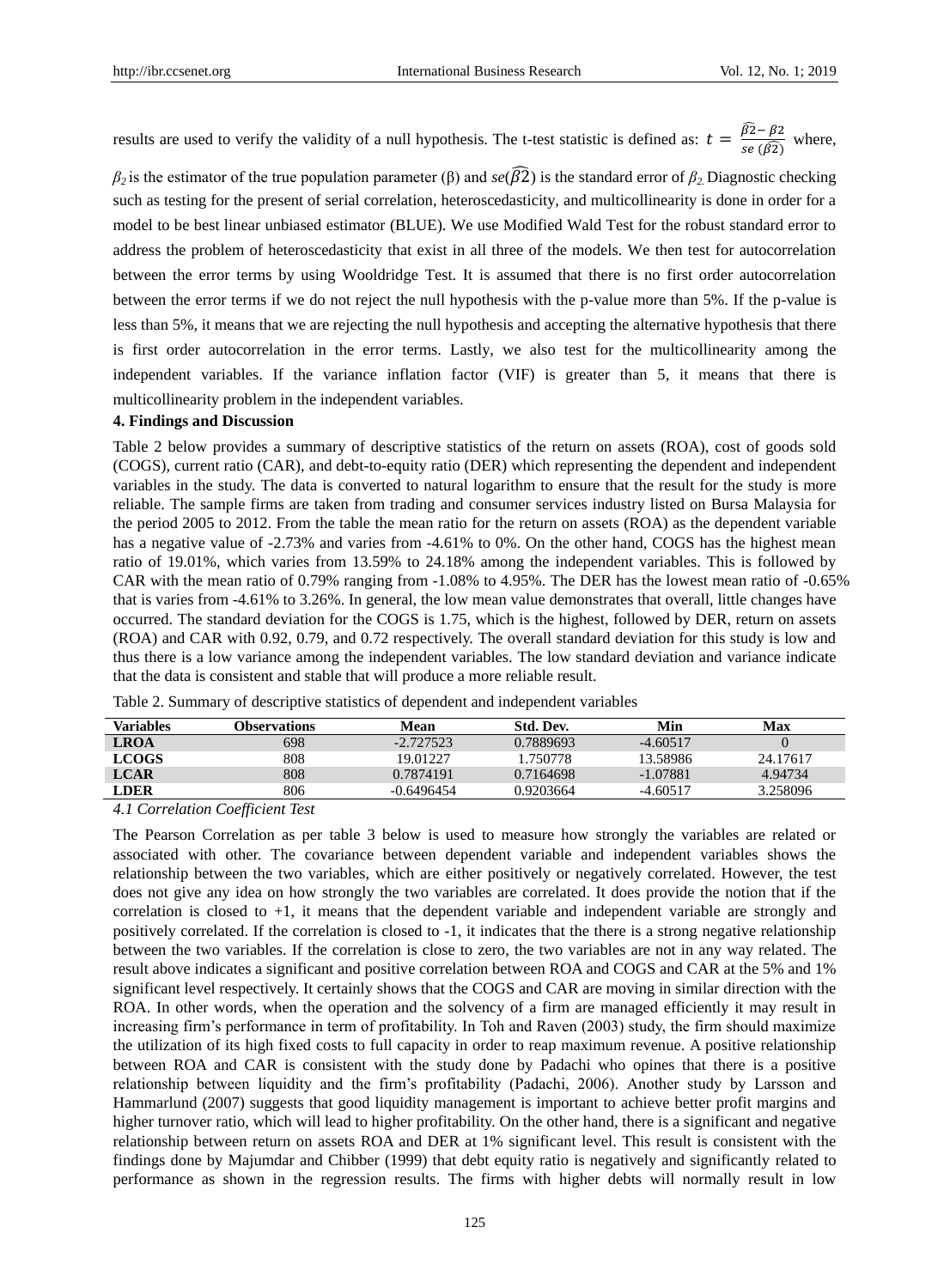profitability for the firm. This is consistent with the findings done by Kinsman and Newman (1998) that firm with lower debts or no debt can maximize their firm profitability and firm value.

|              | <b>LROA</b>                  | <b>LCOGS</b>                 | <b>LCAR</b>                  | <b>LDER</b> |
|--------------|------------------------------|------------------------------|------------------------------|-------------|
| <b>LROA</b>  |                              |                              |                              |             |
| <b>LCOGS</b> | 0.0878<br>$(2.3568)$ **      |                              |                              |             |
| <b>LCAR</b>  | 0.2110<br>$(5.7719)$ ***     | $-0.3027$<br>$(-8.4919)$ *** |                              |             |
| <b>LDER</b>  | $-0.1917$<br>$(-5.2218)$ *** | 0.3265<br>$(9.2351)$ ***     | $-0.6829$<br>$(-25.002)$ *** |             |

Table 3. Pearson correlation between the dependent variable and independent variables

1. Figures in the parenthesis are t-statistic.

2. Coefficient level: 10%\*, 5%\*\*, 1%\*\*\*

## *4.2 Panel Regression*

Table 4 below shows the summary of the panel data analysis. All the three models which are the OLS Pooled Model (OLS), Fixed Effects Model (FE), and Random Effects Model (RE) are tested for selection criterion. To find the appropriate model first, the Breusch Pagan LM Test is tested to choose between OLS Pooled Model and Random Effects Model. The Breusch Pagan LM Test, recorded chi-square value of  $425.23$ , with its p value  $=$ 0.000 which is significant at 99% confidence level. Thus the null hypothesis of pooled OLS is rejected while accepting the more appropriate alternative model in RE. Next is the selection between RE and FE model by running Hausman test to determine if there is any correlation between the specific error terms and the regressor. Hausman test gives evidence of low chi-square value of 1.81 and p value of  $0.6130 > 0.01$  & 0.05 confidence level. The Hausman Test reveals that the null hypothesis of cov  $(\lambda_i, x_{it}) = 0$  is present, indicating that the random effects model is appropriate and more efficient. As the random effects model is run on the generalized least square (GLS) method and it will be robust to the threat of heteroscedasticity problem. Nevertheless, the test for the existence of autocorrelation between the error terms is necessary by using Wooldridge Test. From table 4, the p-value of 0.1713, which is greater than any given significant level, shows that the null hypothesis of constant error terms cannot be rejected. It shows that there is no first order autocorrelation in the model and can be said that the error terms are serially independent. Lastly, table 4 also shows the value of variance inflation factor (VIF) for test of multicollinearity of the independent variables in COGS, CAR and DER with VIF values at 1.13, 2.12, and 2.14 respectively. The overall mean of VIF of 1.18 <5.0 is small, indicating that there is no presence of multicollinearity among the independent variables.

#### Table 4. Summary of the panel data analysis

Independent Variable: Return on assets (ROA)

|                                 | <b>OLS</b> Pooled | Random               |          | Fixed             | VIF  |
|---------------------------------|-------------------|----------------------|----------|-------------------|------|
|                                 | Model             | Effects              |          | Effects           |      |
|                                 |                   | Model                |          | Model             |      |
| Constant                        | $-4.678335$       | $-4.242268$          |          | $-3.180459$       |      |
|                                 | $(-13.23)$ ***    | $(-7.42)$ ***        |          | $(-2.97)$ ***     |      |
| <b>LCOGS</b>                    | 0.088307          | 0.066404             |          | 0.013723          | 1.13 |
|                                 | $(4.97)$ ***      | $(2.26)$ **          |          | $(0.25)^*$        |      |
| <b>LCAR</b>                     | 0.222654          | 0.177335             |          | 0.174482          | 2.12 |
|                                 | $(3.77)$ ***      | $(2.76)$ ***         |          | $(2.43)$ **       |      |
| <b>LDER</b>                     | $-0.11115$        | $-0.098079$          |          | $-0.068561$       | 2.14 |
|                                 | $(-2.40)$ **      | $(-1.74)$ *          |          | $(-1.01)$         |      |
| <b>Breusch Pagan LM Test</b>    | 425.23            |                      |          |                   |      |
|                                 | $(0.0000)$ ***    |                      |          |                   |      |
| Hausman Test                    |                   |                      |          |                   |      |
|                                 |                   | 1.81                 |          |                   |      |
|                                 |                   |                      | (0.6130) |                   |      |
| Modified<br>Wald<br>Test<br>for |                   |                      |          | 444.35.00         |      |
| Heteroscedasticity              |                   |                      |          | $(0.0000)$ ***    |      |
| Wooldridge Test for             |                   |                      |          | 1.900             |      |
| Autocorrelation                 |                   |                      |          | (0.1713)          |      |
| Observation                     | 808               | 808                  |          | 808               |      |
|                                 |                   | $\sim$ $\sim$ $\sim$ |          | $\mathbf{v}$<br>. |      |

1. Figures in the parenthesis are t-statistic, except for the Breusch Pagan LM Test, Hausman Test, Heteroscedasticity and Autocorrelation Test which are the p-value.

2. Coefficient level: 10%\*, 5%\*\*, 1%\*\*\*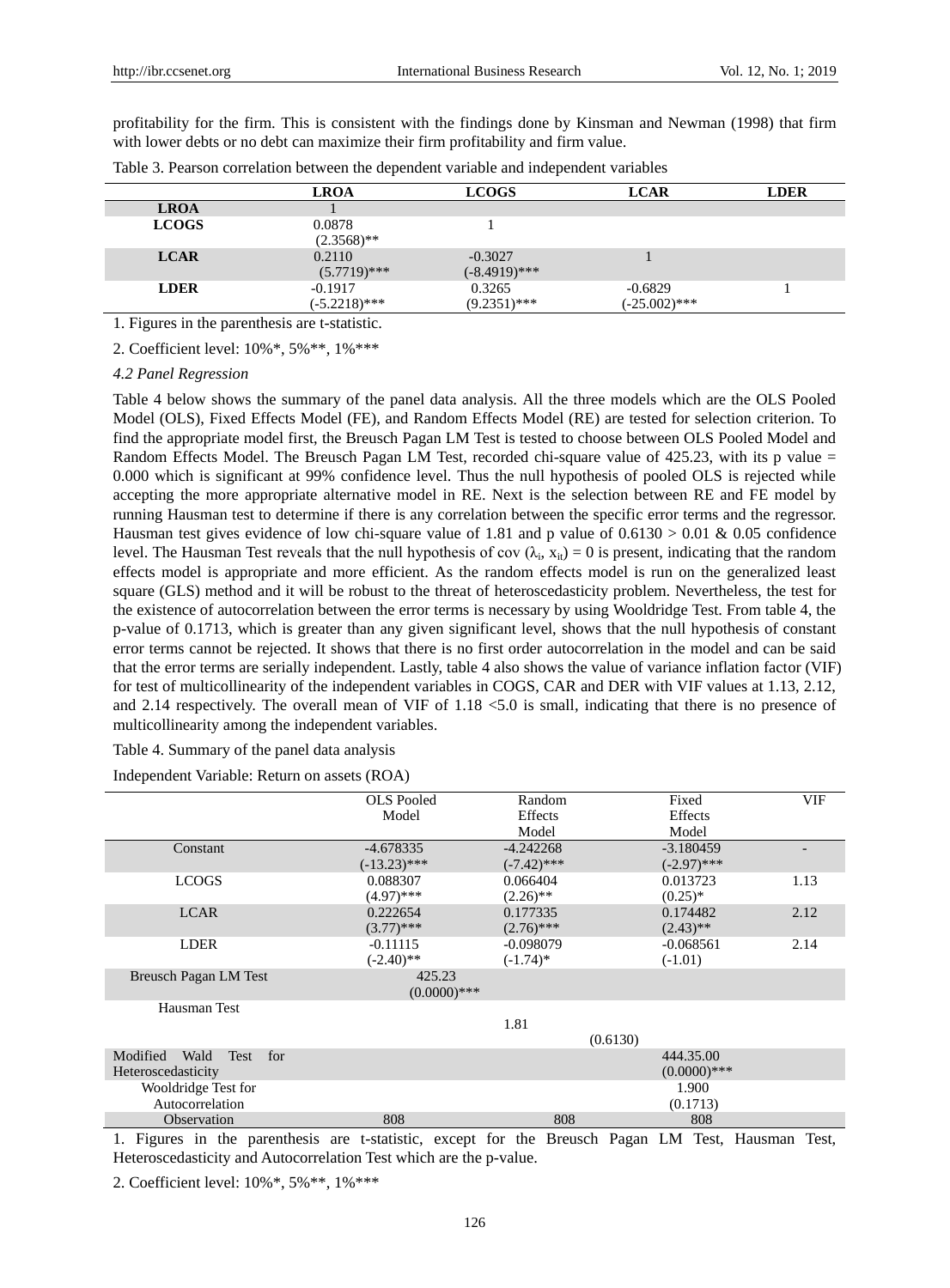The random effect model can be now constructed as  $ROA_{it} = -4.2423 + 0.0664$   $COGS_{it} + 0.1773$   $CAR_{it} - 0.0981$ DER<sub>it.</sub>

The random effects model above indicates that there is a positive impact between COGS and CAR on ROA. A one-percent increase in the cost of goods sold (COGS) will lead to 0.0664% increase in ROA of the firm. Another one percent increase in CAR will lead to 0.1773% increase in ROE. On the other hand, there is a negative impact in DER on ROA, with a one-percent rise in DER will reduce the firm's ROA by 0.0981%. First, there is empirical evidence that the strong management of firm's fixed costs can improve profitability of the firm. The coefficient of the COGS sold is significantly and positively related to the firm's profitability that is measured by ROA with t-statistic of 2.26, and significant at 95%. If a company's fixed portion of input is high when its sales are failing the profit margin will be stressed downward. The firm will be unable to cover its operating costs, giving rise to operating risk, which would lead to lower profitability. Thus, it is important for the management to manage the operating fixed costs in companies such as manufacturing, trading and services industry, as they quite often incur high fixed costs. Efficient management of fixed cost may potentially bring about firm performance. So, the firm should use their business assets efficiently in order to maximize their production and revenue to mitigate the threat of unavoidable fixed costs. Second, that proper management of liquid assets as measured by current assets coefficient can maximize firm's performance in term of profitability. In table 4, it is noted that the coefficient of the CAR t-statistic of 2.76 is significantly and positively related to the profitability of the firm at 99% confidence level. The result concurs with the previous studies (Horne and Wachowicz, 2001) that firms with low current assets ratio will have more difficulty in continuing their operations. Firm with significant volume of liquid assets will not have to worry about borrowing as it has sufficient working capital for its daily use. Borrowing which may carry high interest rates, could be translated into high costs of doing business. Therefore, liquidity is important and should be managed continuously and effectively in order for the firm to meet its short-term obligations that will result in smooth business operation (Eljelly, 2004; Bhunia, 2010). Finally, a company with capital structure properly maintained can help to manage its debts effectively. The result from the study shows that there is a significant and negative impact of DER on ROA with a t-statistic of -1.74 at 90% confidence level. It means that firm with high debts tend to have lower profit. Damodaran (2001) suggested that the company source of financing would be from a good mix of debt and equity capital. A proper capital structure can influence a firm's performance and would affect the firm's health and its likelihood of default. However, the issue of proper capital structure has been a constant issue for discussion. Ross (1977), Heinkel (1982), Noe (1988), Champion (1999) and Hadlock and James (2002) suggest that high level of debts in the firm will lead to higher level of profitability. On the other side, studies by Kinsman and Newman (1998), Gleason, Mathur and Mathur, (2000) suggested that, in general, higher levels of debts will lead to lower firm performance. This result is consistent with the findings by Majumdar and Chibber (1999), Eriotis et al. (2002), Ngobo and Capiez (2004), Goddard et al. (2005), Rao et al. (2007), Zeitun and Tian (2007) and Nunes et al. (2009) that debt equity ratio is negatively and significantly related to performance showed in the regression results. If the firm uses more debts as the source of financing, it will tighten the performance of the firm and lead to more liabilities. This will thus increase the liquidity and financial risk of the firm. Therefore, the firm should balance its financing either with debt or equity to avoid the increase of bankruptcy costs that will lead to failure of business operation and increasing chance of default.

#### **5. Conclusion**

The primary aim of this study is to find out the effect of managing risk integration on the firm's performance. The risks are observed from the perspective of operation (operating risk), debt in capital structure (financial risk) and managing liquid assets (liquidity risk). It was observed that all the independent variables have either significantly directly or inversely affected the profitability of the firm. In other words, the operating risk, liquidity risk, and financial risk will have a direct influence on the firm performance in the trading service and consumer industry. An increase in cost of goods sold and current ratio by 1% will increase the return on assets by 0.06% and 0.18% respectively; while a decrease of 1% in debt-to-equity component will cause the return on assets to rise by 0.1%. From operation perspective, managing operating risk is also indeed the arts of managing fixed costs that can improve business performance more effectively. Managing the firms' fixed cost is essential especially in the heavy industry such as trading, manufacturing, and services industry. This is because no matter how much revenue is made, the fixed costs of the firm which are fixed and unavoidable will affect the profitability of the firm. Companies with high volume of fixed costs are less flexible in responding to any changing business conditions. In a worst case scenario, like in an economic downturn, the business may face increased operating risk or financial pressure if it is unable to reduce the fixed costs as quickly as the drop in sales revenue. The firms with high fixed costs are by all means required to sell more to make up for their high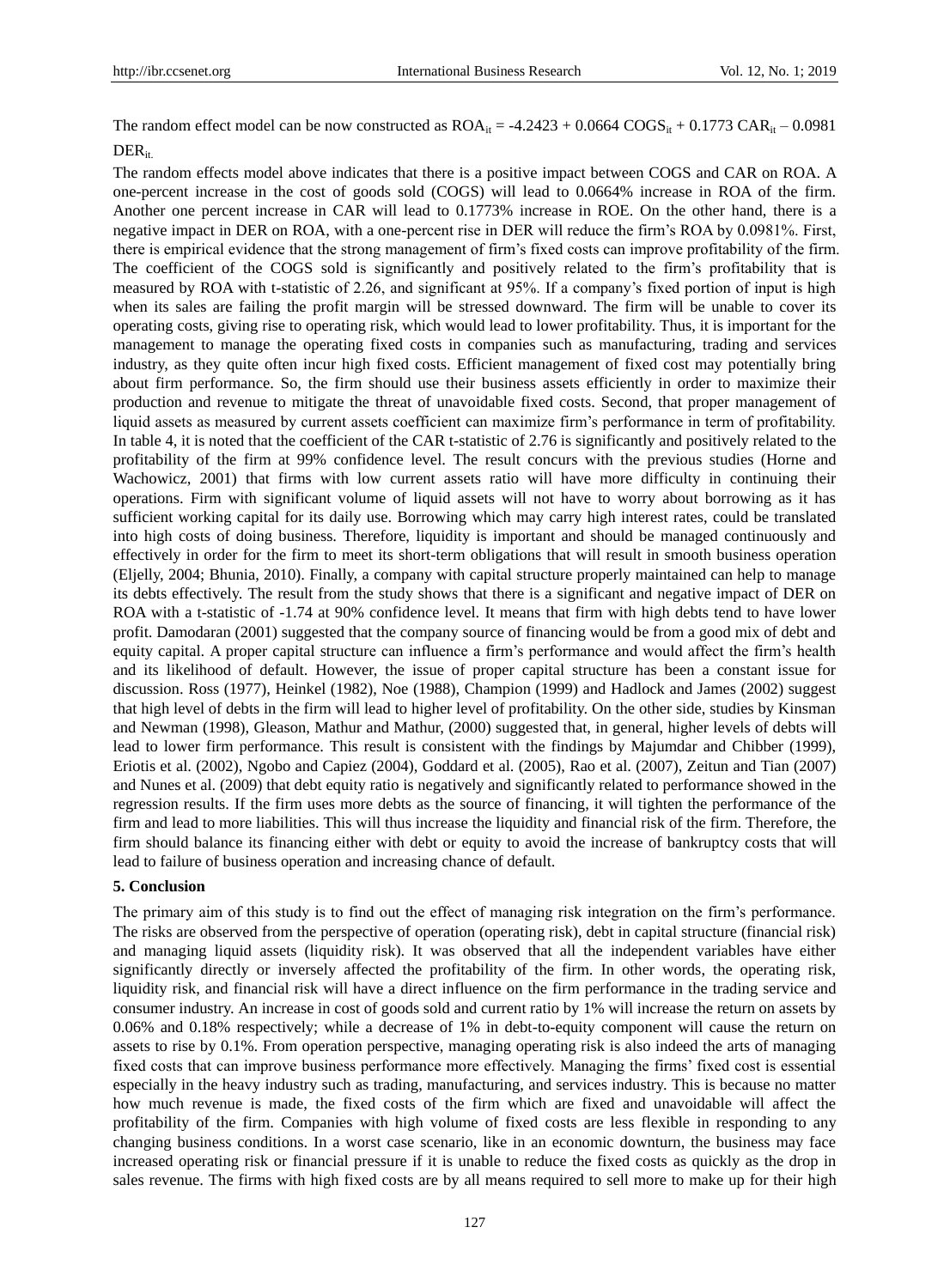fixed expenses in order to remain profitable. As evidenced in Claus and Daniel (2012) study, good operating risk management can potentially eliminate risks to improve business quality and cost. In the long run it may contribute to firm profits and shareholder wealth. Liquidity management is another important aspect in managing business to settle off any current obligations that include operating and financial expenses. Eljelly (2004) suggested that maintaining the appropriate level of liquidity is important in the day-to-day operation while meeting its obligations. The firm should ensure that it does not suffer from lack of liquid assess to meet its short-term pressures. Horne and Wachowicz (2000) found that firms with fewer current assets face difficulty in running their business operations, while excess of short term assets will result in lower return on investment. From financial perspective, the level of debts used by the firm as a source of financing remains a critical and mysterious issue on firm performance. There is no existing guideline on the optimal capital structure that a firm should follow (Myers, 2001). Firm with high level of debts is quite often associated with lower profit. Too much debt taken to finance the business can put the company over exposed to financial risk, which may lead to bankruptcy of the firm. Thus, a firm's specific strategy should have an appropriate mix of debt and equity in order to finance the firm's assets.

However, other risks are also important to be managed in a business in order to maximize the firm value and shareholder wealth at the same time. Therefore, it is stressed that top level management should not ignore the risk in the firm but get to know, understand and try to manage those risks to a minimum in order to attain better profitable position.

#### *5.1 Significance of the Study*

Risk need to be understood from a pragmatic approach and is significant to industry players. The study focuses on specific risk and explores the integration of these specific risks on firms' performance. Indeed, risk cannot be ignored in the firms' pursuit for profit. Therefore, it is stressed that top level management should not ignore the risk in the firm but get to know, understand and try to manage those risks to a minimum. This research nevertheless can form part of a framework for the management of the companies or investors in future operating, financial and investment decision.

It is essential for the firms to totally understand what kind of risks they are facing in order to minimize them. The study which focuses on trading service and consumer industry observed that operating risk is very important for management not to ignore, to maximize the firm performance. In investing strategy, investors are generally risk averse, whereby they are not willing to invest in high debt firm who may associate these firms with uncertainty and difficulty in meeting debts obligation. Therefore, investors are drawn more toward a less risky and stable investment. This research may motivate study in other developing countries in Asian region such as Singapore, Thailand, Cambodia and others, where risk management can be compared among these countries that will provide benchmarking and best practice of risk management approach.

#### **References**

- Anup, A., & Charles, R. K. (2012). Oxford handbook in managerial economics: Corporate governance and firm performance. New York: Oxford University Press.
- Arthur, J. K. (2013). Personal finance: Turning, money into wealth ( $6<sup>th</sup>$  ed.). America: Cenveo.
- Bhunia, A. (2010). A trend analysis of liquidity management efficiency in selected private sector indian steel industry. *International Journal of Research in Commerce and Management, 1*(5), 213.
- Braun, K.W., & Tietz, W. M. (2015). Managerial Accounting, (4<sup>th</sup> ed.). London: Pearson
- Chamberlain, T. W., & Gordon, M. J. (1989). Liquidity, profitability and long run survival: Theory and evidence on business investment. *Journal of Post Keynesian Economics, 11*(4), 589-610. https://doi.org/10.1080/01603477.1989.11489765
- Champion, D. (1999). Finance: The joy of leverage. *Harvard Business Review, 77*(4), 19-22.
- Claus, H., & Daniel, I. (2012). Operational risk management in practice: Implementation, success factors and pitfalls. A working paper, Version 1.2, November 2012.
- Committee of sponsoring organizations of the Treadway commission (COSO). (2004). Enterprise risk management-integrated framework. London: New York.
- Damodaran, A. (2001). Corporate finance: Theory and practice (2nd ed.). New York: Wiley.
- Demsetz, H., & Lehn, K. (1985). The structure of corporate ownership: Causes and consequences. *Journal of Political Economy, 93*(6), 1155-1177. https://doi.org/10.1086/261354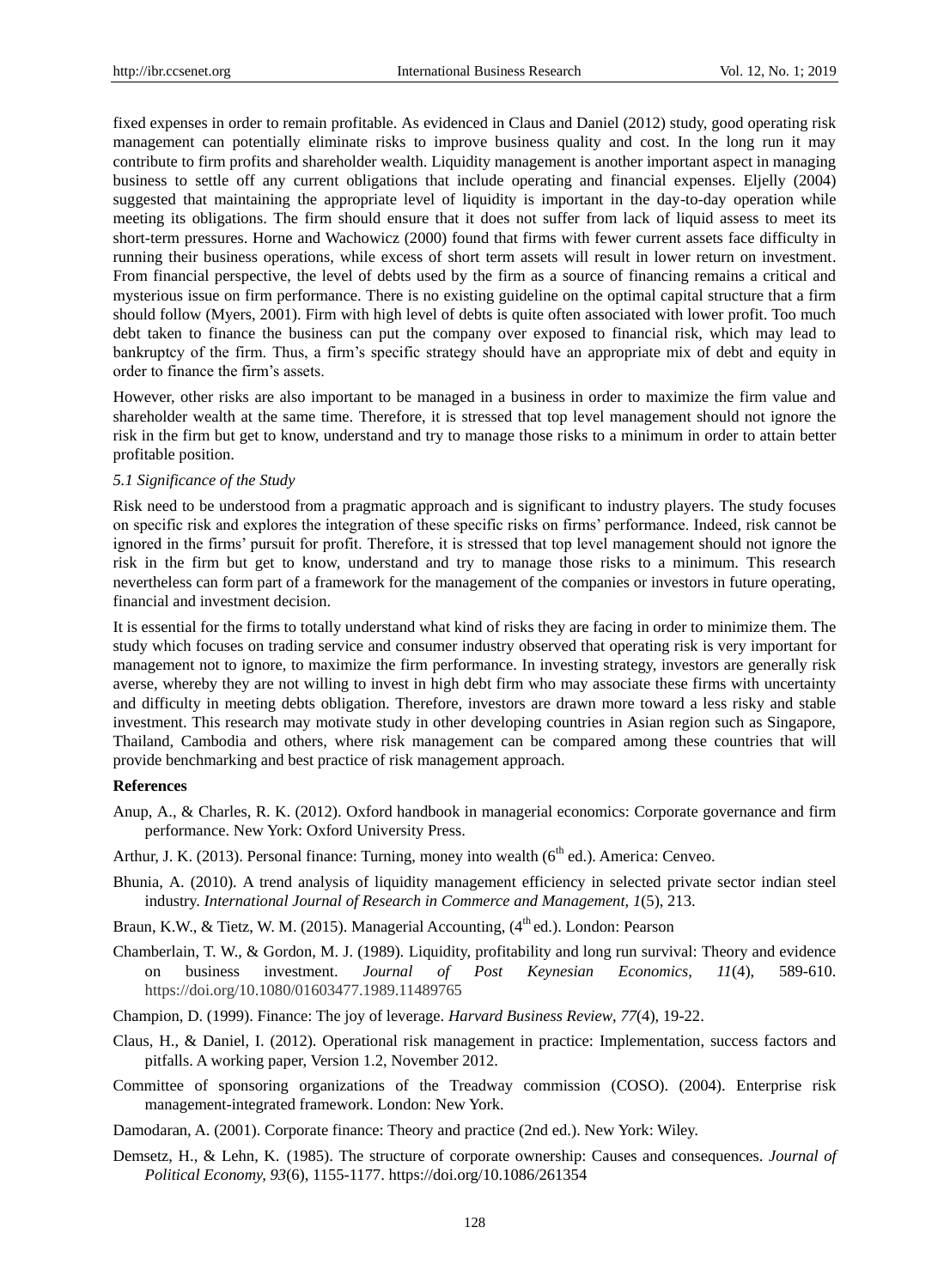- Eljelly, A. (2004). Liquidity-profitability tradeoff: An empirical investigation in an emerging market. *International Journal of Commerce & Management, 14*(2), 48-61. https://doi.org/10.1108/10569210480000179
- Eriotis, N. P., Franguoli, Z., & Neokosmides, Z. V. (2002). Profit margin and capital structure: An empirical relationship. *The Journal of Applied Business Research, 18,* 85-89.
- Essinger, J., & Rosen, J. (1991). Using technology for risk management. Retrieved from England.www.jisc.ac.uk/uploaded\_documents/risk\_assessment\_guidance.doc
- Gleason, K. C., Mathur, L. N., & Mathur, I. (2000). The interrelationship between culture, capital structure, and performance: Evidence from European retailers. *Journal of Business Research, 50*(2), 185-191. https://doi.org/10.1016/S0148-2963(99)00031-4
- Goddard, J., Tavakoli, M. & Wilson, J. (2005). Determinants of profitability in European manufacturing and services: Evidence from a dynamic panel data. *Applied Financial Economics, 15,* 1269-1282. https://doi.org/10.1080/09603100500387139
- Gorton, G., & Rosen, R. (1995). Corporate control, portfolio choice, and the decline of banking. *Journal of Finance, 50,* 1377-1420. https://doi.org/10.1111/j.1540-6261.1995.tb05183.x
- Hadlock, C. J., & James, C. M. (2002). Do banks provide financial slack? *Journal Finance, 57,* 1383-1420. https://doi.org/10.1111/1540-6261.00464
- Heinkel, R. (1982). A theory of capital structure relevance under imperfect information. *Journal of Finance, 37,*  1141-1150. https://doi.org/10.1111/j.1540-6261.1982.tb03608.x
- Horne, V., & Wachowicz, J. M. (2001). Fundamentals of financial Management (11<sup>th</sup> ed.). Kuala Lumpur: Prentice Hall.
- Hovakimian, A., Opler, T., & Titman, S. (2001). The debt-equity choice. *Journal of Financial and Quantitative Analysis, 36*(1), 1-24. https://doi.org/10.2307/2676195
- Jose, M. L., Lancaster, C., & Stevens, J. L. (1996). Corporate returns and cash conversion cycles. *Journal of Economics and Finance, 20*(1), 33-46. https://doi.org/10.1007/BF02920497
- Kinsman, M., & Newman, J. (1998). Debt tied to lower firm performance: Finding calls for review of rise in debt use. Pepperdine University, Malibu: USA.
- Larsson, C. G., & Hammarlund, L. F. (2007). Cash Management för företag (9th ed.). Studentlitteratur, Lund.
- Majumdar, S. K., & Chibber, P. (1999). Capital structure and performance: Evidence from a transition economy on an aspect of corporate governance. *Public Choice, 98,* 287-305. https://doi.org/10.1023/A:1018355127454
- Mehran, H. (1995). Executive compensation structure, ownership, and firm performance. *Journal of Financial Economics, 38,* 163-184. https://doi.org/10.1016/0304-405X(94)00809-F
- Modigliani, F., & Miller, M. H. (1963). Corporate income taxes and the cost of capital: A Correction. *American Economic Review, 53*(3), 433-443.
- Mohsen, J., Arezoo, A. C., & Vahid, B. (2011). Effective risk management and company's performance: Investment in innovations and intellectual capital using behavioral and practical approach. *Journal of Economics and International Finance, 3*(15), 780-786.
- Myers, S. C. (2001). Capital structure. *Journal of Economic Perspectives, 15*(5), 81-102. https://doi.org/10.1257/jep.15.2.81
- Ngobo, P. V., & Capiez, A. (2004). Structure of capital on performance of the entreprise: The role moderator of differences culture. Congress of International Strategic Management Association, Le Havre.
- Noe, T. (1988). Capital structure and signaling game equilibria. *Review of Financial Studies, 1,* 331-355. https://doi.org/10.1093/rfs/1.4.331
- Nunes, P. J. M., Serrasqueiro, Z. M., & Sequeira, T. N. (2009). Profitability in Portuguese service industries: A panel data approach. *The Service Industries Journal, 29,* 693-707. https://doi.org/10.1080/02642060902720188
- Padachi, K. (2006). Trends in working capital management and its impact on firms' performance: An analysis of mauritian small manufacturing firms. *International Review of Business Research Papers, 2*(2), 45-58.